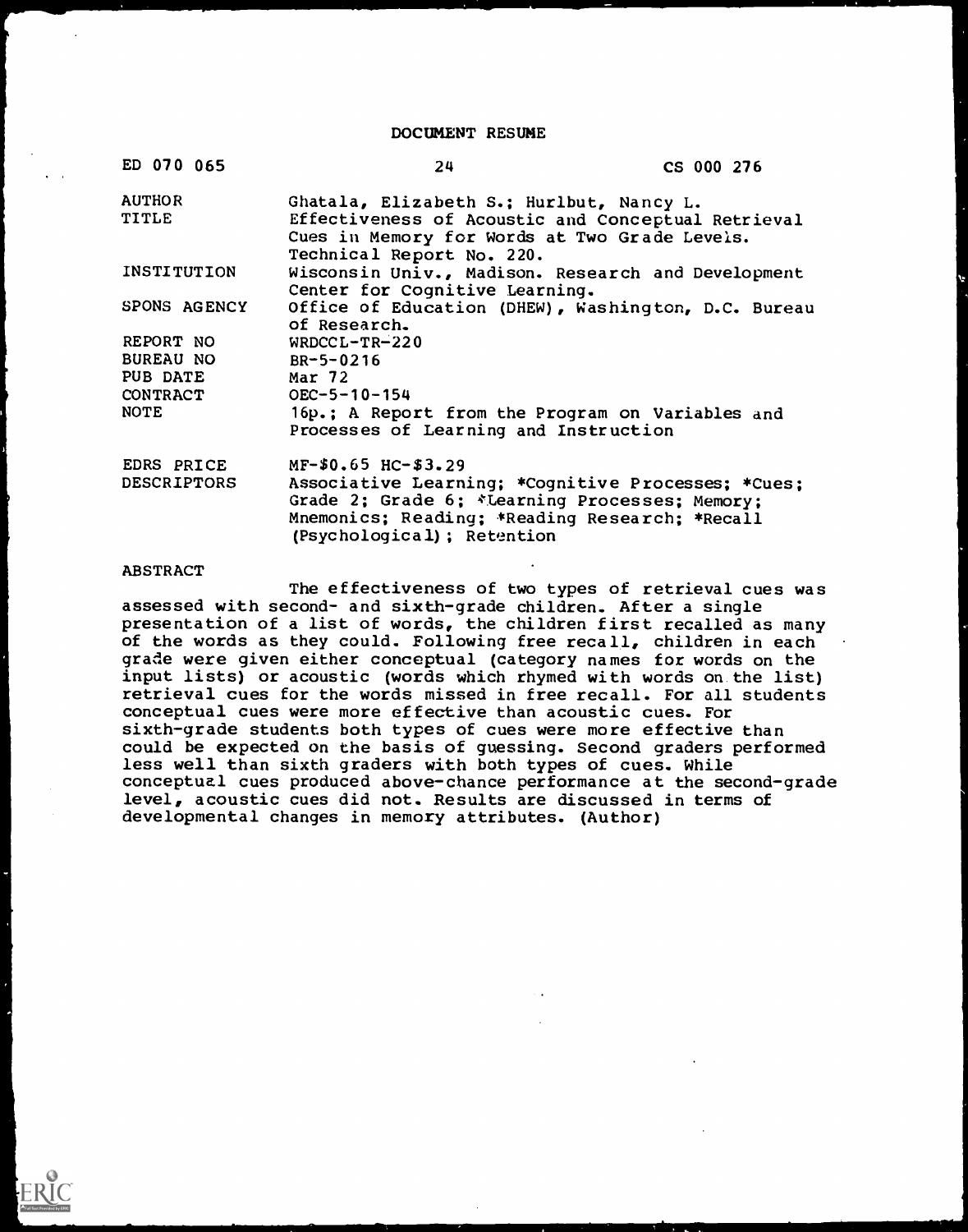070065  $\begin{array}{c} 1 \end{array}$  US DEPARTMENT OF HEALTH.<br>
EQUICATION & WELFARE<br>
OFFICE OF EQUICATION<br>
THIS ODCUMENT HAS BEEN REPRO<br>
DUCED EXACTLY AS RECEIVED FROM<br>
THE PERSON OR ORGANIZATION ORIG<br>
INATING IT POINTS OF VIEW OR OPIN<br>
INATING IT POINTS OF V

Technical Report No. 220

# EFFECTIVENESS OF ACOUSTIC AND CONCEPTUAL RETRIEVAL CUES IN MEMORY FOR WORDS AT TWO GRADE LEVELS

by

Elizabeth Schwenn Ghatala and Nancy L. Hurlbut

Report from the Program on Variables and Processes of Learning and Instruction

Herbert J. Klausmeier, Vernon L. Allen, Frank H. Farley, Joel R. Levin, Larry Wilder

Program Investigators

Dorothy A. Frayer, Elizabeth S. Ghatala Assistant Scientists

Wisconsin Research and Development Center for Cognitive Learning The University of Wisconsin Madison, Wisconsin

March 1972

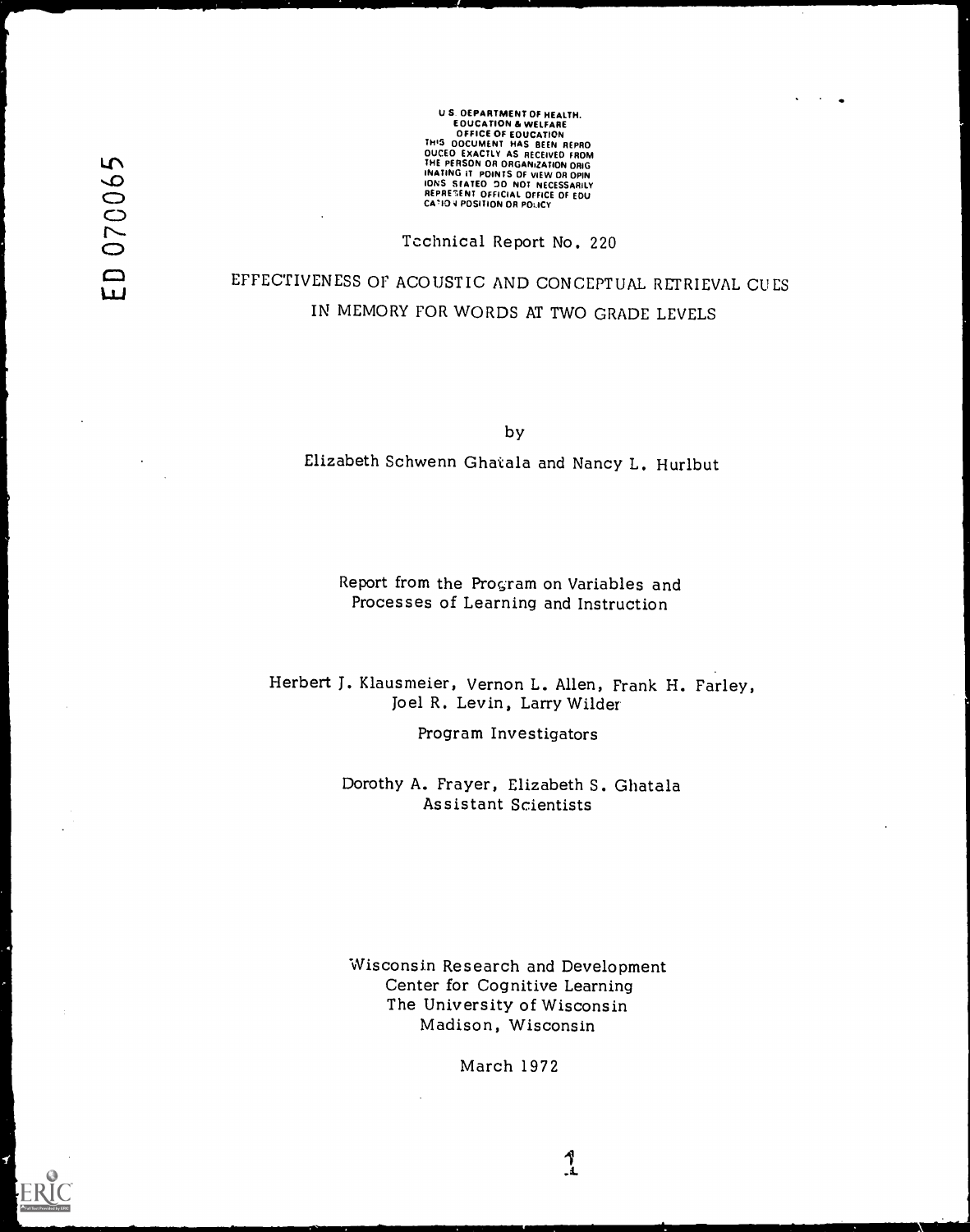Published by the Wisconsin Researth and Development Center for Cognitive Learning, supported in part as a research and development center by funds from the United States Office of Education, Department of Health, Education, and Welfare. The opinions expressed herein do not necessarily reflect the position or policy of the Office of Education and no official endorsement by the Office of Education should be inferred.

Center No. C-03 / Contract OE 5-10-154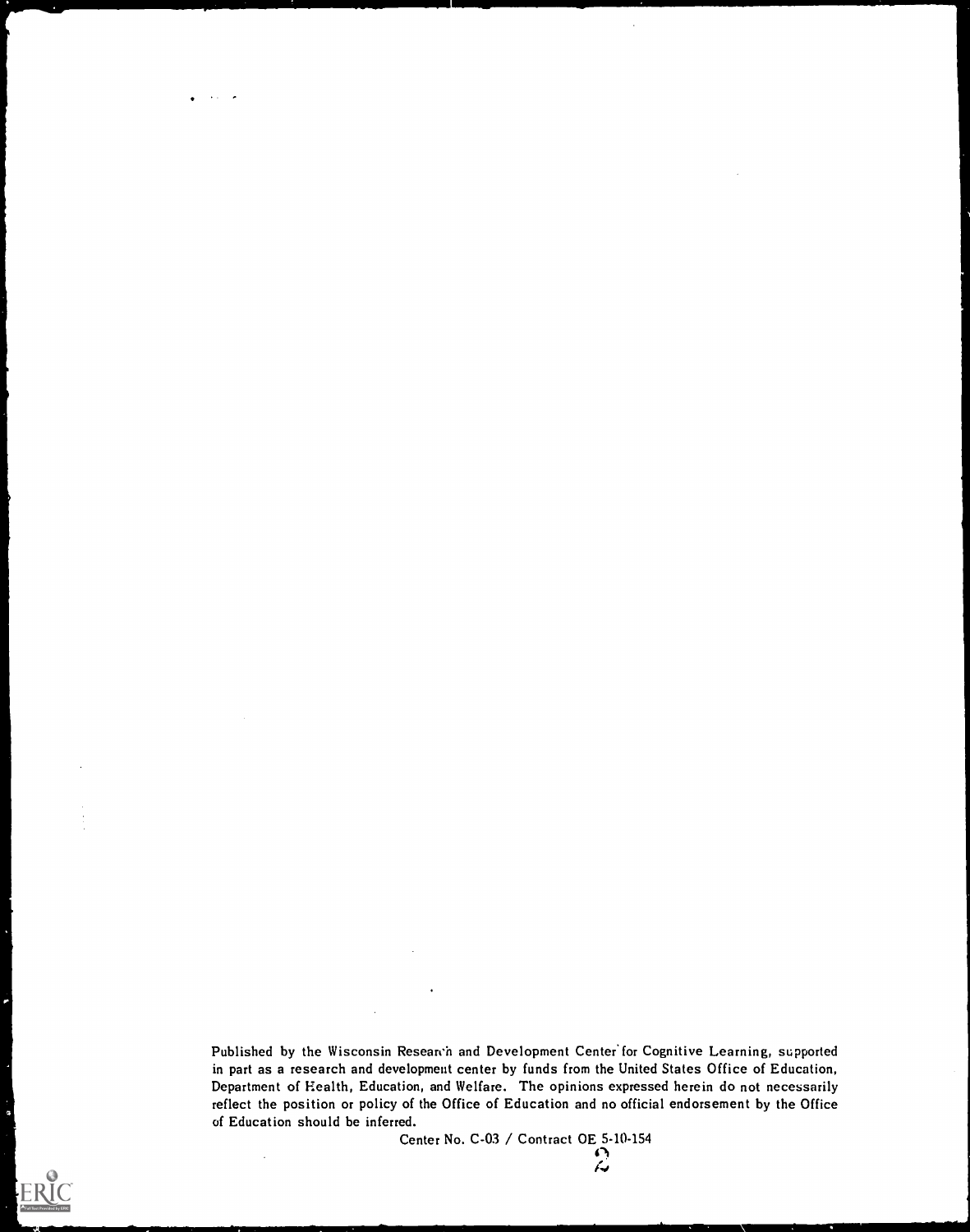#### Statement of Focus

The Wisconsin Research and Development Center for Cognitive Learning focuses on contributing to a better understanding of cog- nitive learning by children and youth and to the improvement of related educational practices. The strategy for research and development is comprehensive. It includes basic research to generate new knowledge about the conditions and processes of learning and<br>about the processes of instruction, and the subsequent development of research-based instructional materials, many of which are designed for use by teachers and others for use by students. These materials are tested and refined in school settings. Throughout these operations behavioral scientists, curriculum experts, academic scholars, and school people interact, insuring th at the results of Center activities are based soundly on knowledge of subject matter and cognitive learning and that they are applied to the improvement of educational prac-tice

This Technical Report is from the Project on the Structure of Concept Attainment Abilities in Program l. The general objectives of matics, science, and social studies appropriate at a given grade<br>level; to develop tests to measure achievement of these concepts; and to develop and identify reference tests for cognitive abilities.<br>These will be used to study the relationships among learned concepts<br>in various subject matter areas, cognitive abilities, and possibly, certain cognitive styles. The results of these will be a formulation of a model of structure of abilities in concept attainment.

 $\ddot{\ddot{\bm{\omega}}}$ 

iii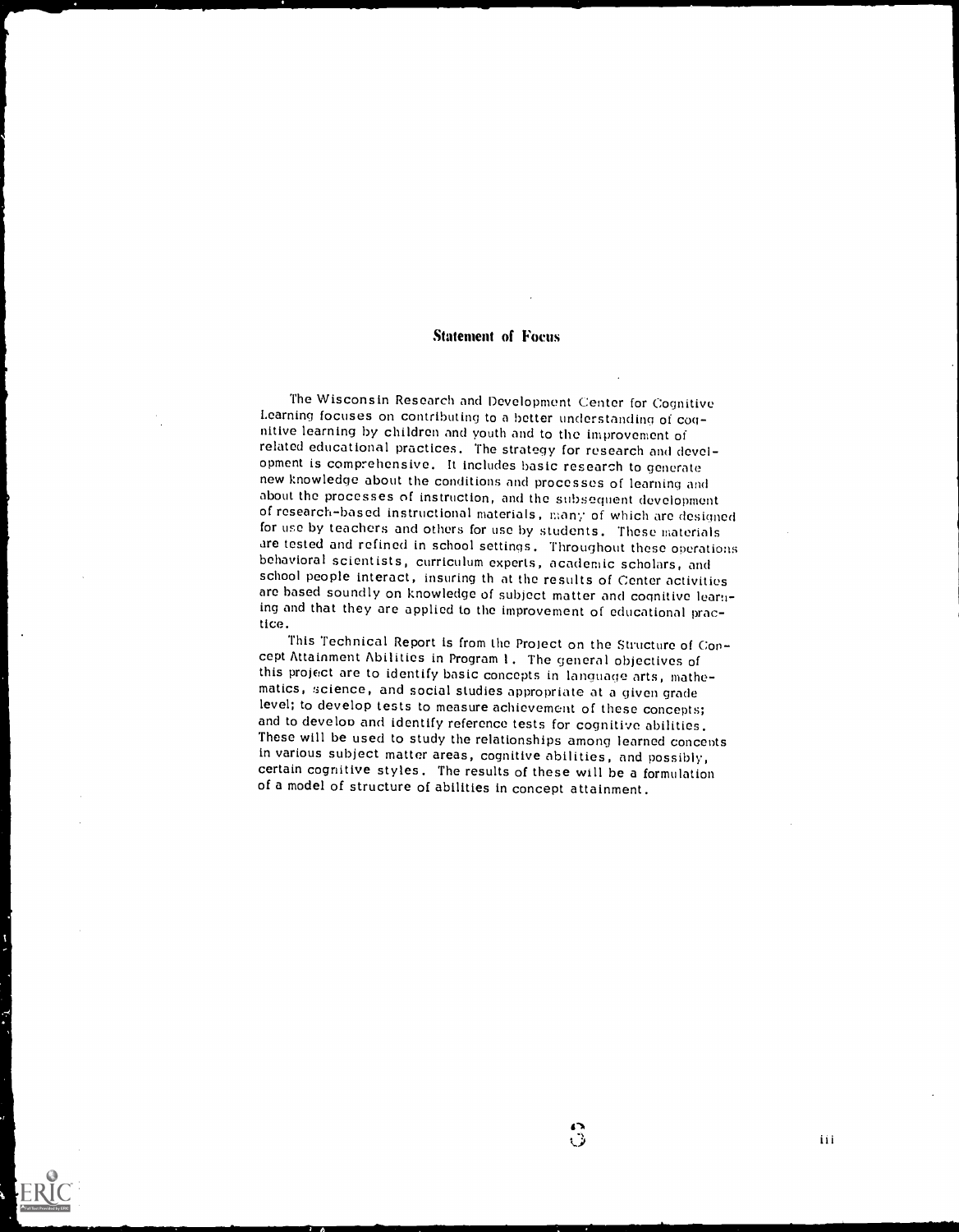## **Contents**

|              |                                                        | Page                                                                                               |
|--------------|--------------------------------------------------------|----------------------------------------------------------------------------------------------------|
|              | List of Tables                                         | vii                                                                                                |
|              | $\cdot$<br>Abstract                                    | iх                                                                                                 |
| $\mathbf{I}$ | Introduction                                           | 1                                                                                                  |
| $\mathbf{I}$ | Method<br>Subjects<br>Materials<br>Procedure<br>Design | $\mathbf{3}$<br>$\overline{\mathbf{3}}$<br>$\overline{\mathbf{3}}$<br>$\overline{\mathbf{3}}$<br>4 |
| III          | Results<br>Free Recall<br>Cued Recall                  | 5<br>$\frac{5}{5}$                                                                                 |
| IV           | Discussion                                             | $\overline{\phantom{a}}$                                                                           |
|              | References                                             | 9                                                                                                  |

 $\mathbf{v}$ 

 $\ddot{\phantom{a}}$ 

 $\bar{z}$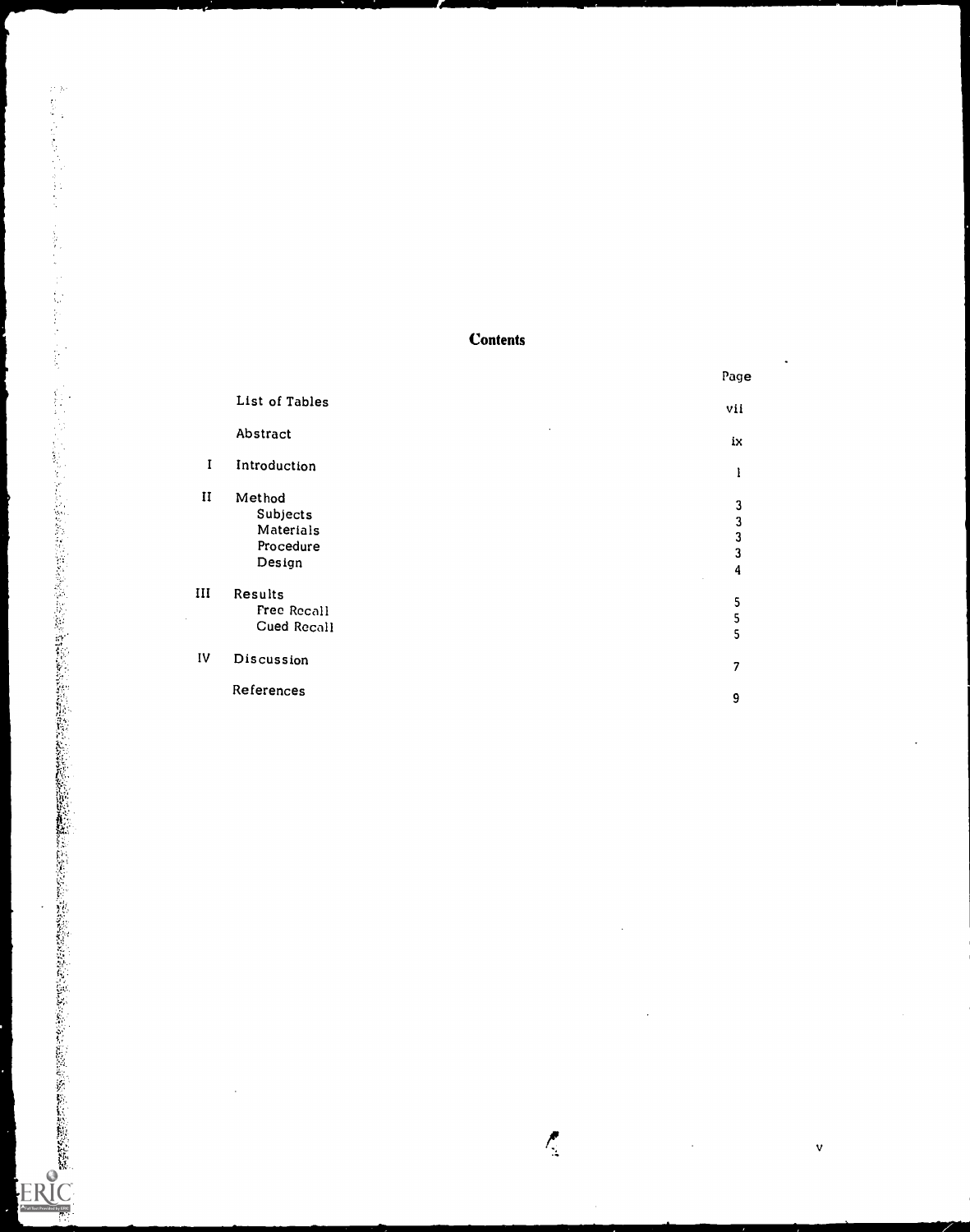## List of Tables

## Table Page <sup>1</sup> Mean Proportion of Correct Responses in Cued Recall as a Function of Grade and Cue Type for Experimental and Control Groups 6

 $\mathbf{r}_i$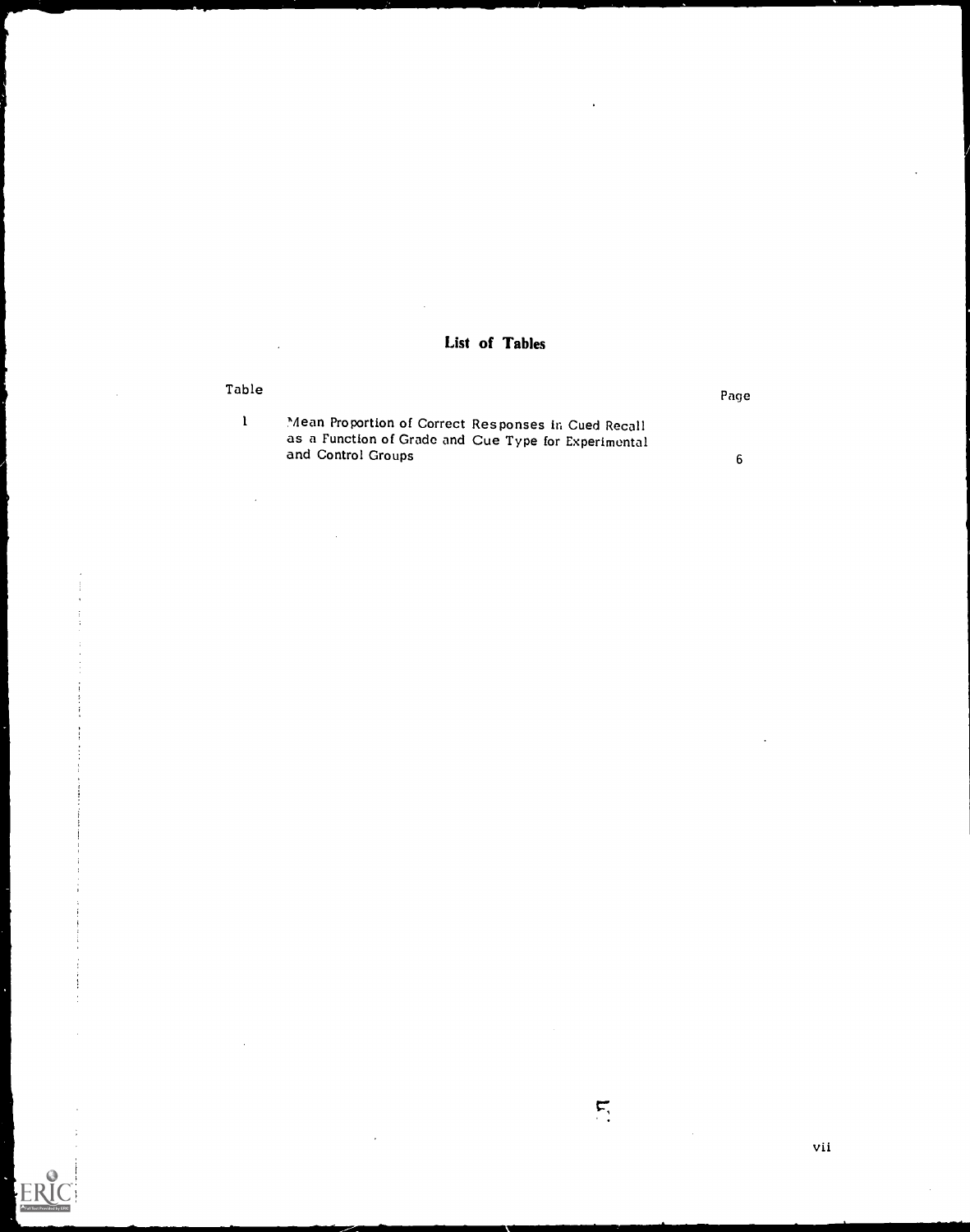**Abstract** 

The effectiveness of two types of retrieval cues was assessed<br>with second- and sixth-grade children. After a single presentation<br>of a list of words, the children first recalled as many of the words<br>as they could. Following cues for the words missed in free recall. For all  $S$ s conceptual cues were more effective than acoustic cues. For sixth-grade  $S$ s both types of cues were more effective than could be expected on the basis of guessing. Second graders performed less well than sixth graders with both types of cues. While conceptual cues produced did not. Results are discussed in terms of developmental changes in memory attributes.

ix

6

「大きさいこのからはないのは、このようには、そのように、そのことに、このように、このように、そのことに、そのことに、そのことは、このことは、SESSには、SESSによって、そのことになっている。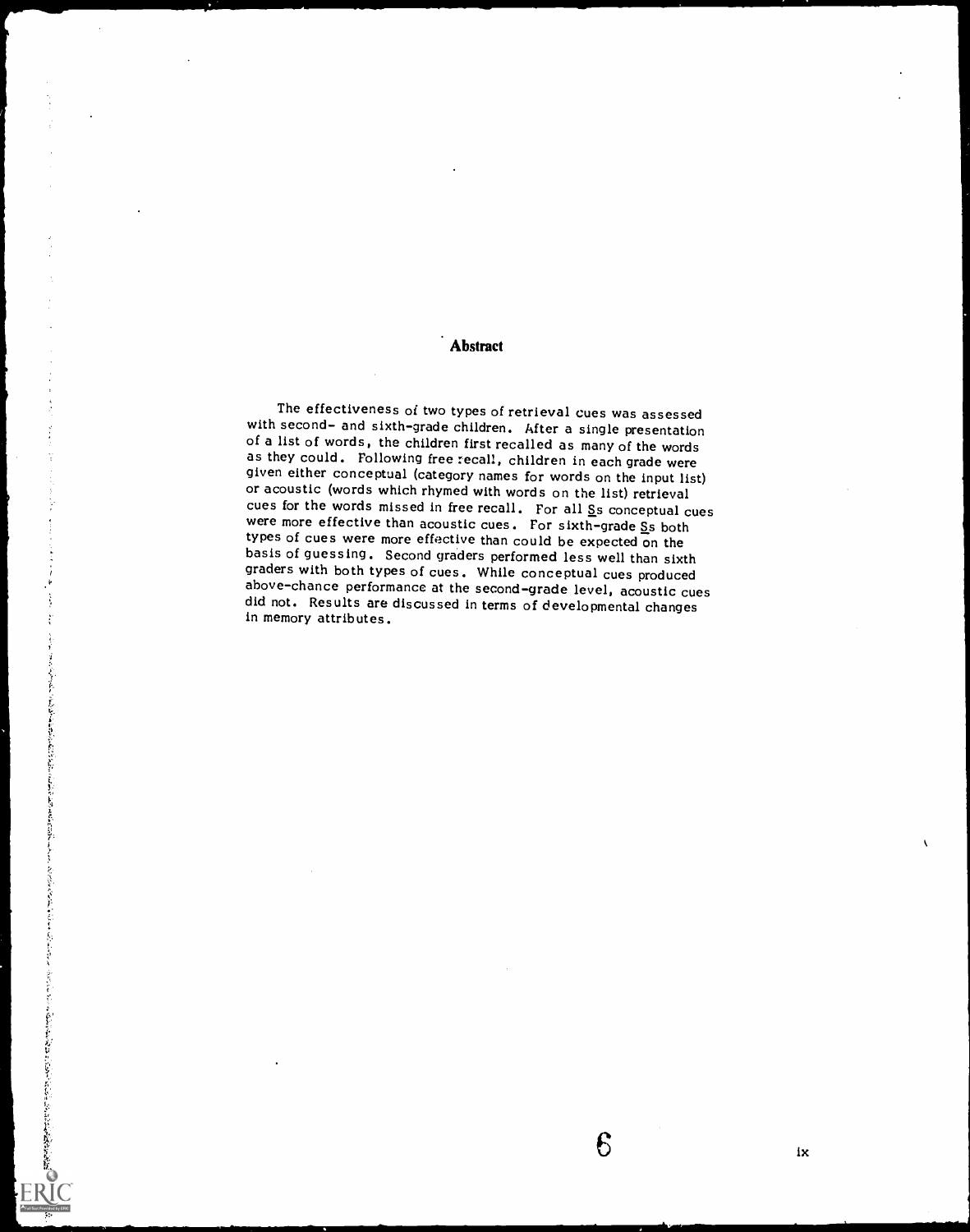### I Introduction

The purpose of this experiment was to determine the relative effectiveness of different types of cues in aiding memory in children of different ages. In addition to providing educationally relevant knowledge concerning the functioning of retrieval cues in children's memory, the present study represents a further attempt to explore developmental changes in memory attributes.

Underwood (1969) has conceptualized memory for a word as consisting of a collection of attributes. These attributes represent different types of encoded information and they serve to discriminate one memory from another as well as to serve as retrieval cues.

Recent evidence (Bach & Underwood, 1970; Ghatala, 1970) suggests that developmental changes occur in the dominance of various attributes in recognition memory. Bach and Underwood (1970) used a recognition task in which Ss were required to select a previously presented word from among a set of distractors which included an acoustically similar word, an associate of the target word, and a word unrelated to the target word. They found that second-grade Ss made more acoustic errors than associative errors, while sixth graders made more associative errors than acoustic errors. Both types of errors were mo:e frequent than neutral errors. In a similar experiment, Ghatala (1970) found a decrease in acoustic errors with age and an increase in associative errors. Conceptual e. rors (i.e., choosing a distractor which is the name of the concept to which the target word belongs) also increased with increasing age.

The logic of both experiments was that types of errors made on the recognition test reflected the predominant type of information Ss encoded about the words when they were first presented for learning. The results suggest that the acoustic attribute of the memory for a word (i.e., its sound patterning when

pronounced) is a dominant attribute for young children. With increasing age and concomitant experience in the verbal domain, the verbalassociative attribute, which consists of'one or more words elicited by a word, and the conceptual attribute, which consists of the name of the concept to which the word belongs, become dominant over the acoustic attribute in word memory.

The present study explores the implications of the above findings concerning developmental differences in encoding for facilitating children's memory through the use of retrieval cues.

In studies using free recall tasks with adults, it has been found that providing cue words at the time of recall which arc weakly associated with the to-be-remembered words facilitates recall only if the cues were also present on the input trial (Tulving  $&$  Osler, 1968). Other studies have found that cue words strongly associated with the to-berecalled words facilitate recall even when they are presented only at recall (Bilodeau & Blick, 1965; Thomson & Tulving, 1970; Wood, 1967). Thomson and Tulving (1970) suggest that the effectiveness of cuing at recall is strongly determi.led by specific encoding of the to-be-remembered word at input. When adult Ss are free to encode words subjectively (i.e., no cue words are present at the time of input), strong verbal associates or strongly associated concept names serve as effective cues at output because S initially encodes the input words in terms of these attributes. On the other hand, for weak associates of the to-be-remembered words to be effective cues at output, the  $S$ 's encoding of the words at input must be manipulated so as to include weak associates as memory attributes. Thus, it is argued, a cue will be effective at recall if it is part of the memory for the word regardless of whether S was induced to encode an

بمو

 $\mathbf{I}$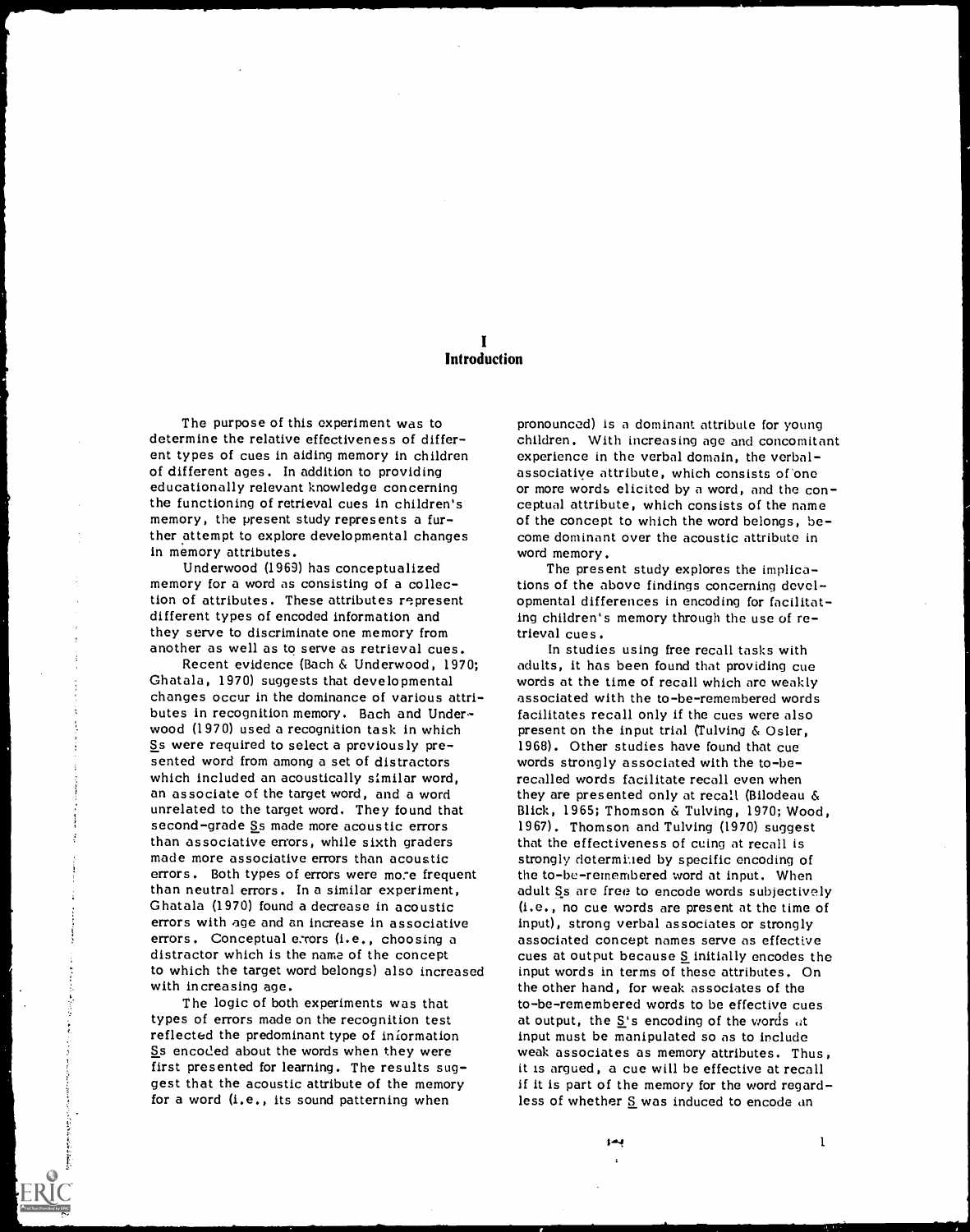input item in terms of the cue or whether the cue was "naturally" part of the  $\Sigma$ 's coding response to the item at input.

 $\bar{z}$ 

Little research has been done on the effectiveness of retrieval cues with children. However, the previously mentioned research showing changes with age in the dominance of "naturally" encoded attributes suggests that the effectiveness of different types of cues may be related to the age of the subject. If the conceptual attribute becomes a more dominant part of the memory for a word with increasing maturity, then retrieval cues which are conceptually related to the to-beremembered words should become more effec-

2

related to the to-be-remembered words should be more effective or at least as effective as conceptual cues with younger children. Older children may also use acoustic cues effectively, but conceptual cues should be more facilitative than acoustic cues for older children,

remembered words should become more effec-<br>tive with age. Cues which are acoustically grade of subject as outlined above. In order to explore the above hypotheses, second- and sixth-grade children were presented with words which they then tried to recall, Following free recall, the children were given either conceptual or acoustic cues to help them remember the words missed in free recall. Performance on cued recall was grade of subject as outlined above.

 $\sim$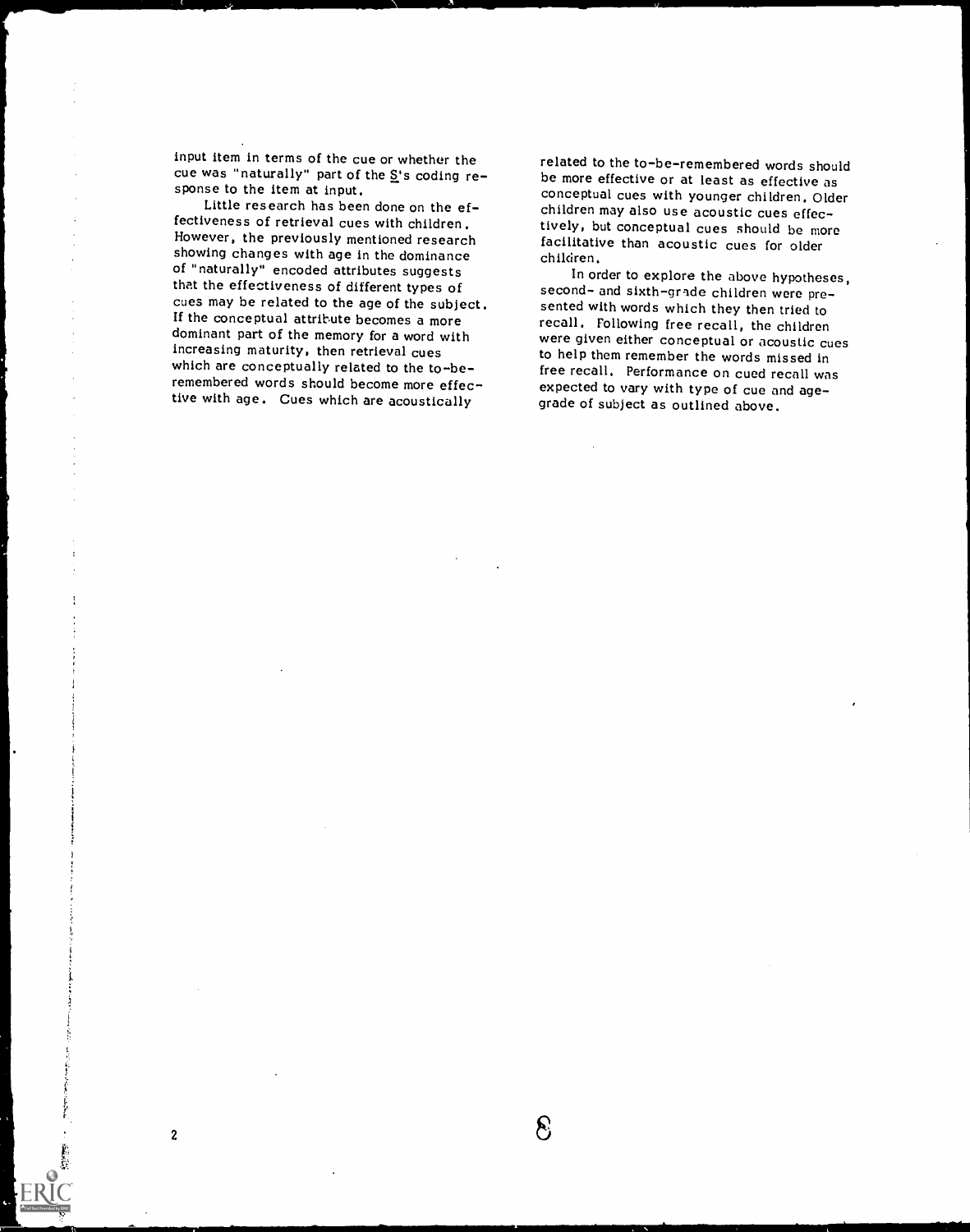## II **Method**

#### Subjects

Second- and sixth-grade children enrolled in the elementary dnd middle schools of a suburban Wisconsin community participated in the experiment. Eighty children within each grade were assigned to conditions by means of a randomized-block scheduling procedure. The mean ages of the second and sixth graders were 7.7 years and 11.6 years, respectively.

#### Materials

计自动程序

あやな くもめおものを起こるものながら

in the control of the control of the control of the control of the control of the control of the control of the control of the control of the control of the control of the control of the control of the control of the contr

|共によりおけるのですのですが、これにも変更

Two lists of 16 words were constructed for use in the free recall portion of the experiment. The words in each list were responses to 16 of the category names contained in the Battig and Montague (1969) category norms for college students. Thus, the 16 words in a list represented 16 different categories. The category names were selected on the basis of their high familiarity to second-grade children as determined in a previous study (Ghatala, 1970). The words representing the categories were selected according to three criteria: (a) they were among the four most frequent responses to the category names, (b) they were of medium to high frequency (Thorndike & Lorge, 1944), and (c) rhyming words could be generated for them.

The conceptual cues used in the cued recall stage of the experiment consisted of the 16 category names already described. The acoustic cues were words which rhymed with the words on the input list and resulted from Es' judgments. An example will illustrate the nature of the to-be-recalled words and their cues. The word bee appeared on the input list, and on cued recall  $S$ s were given either the acoustic cue for the word (sea) or the conceptual one (insect). Two lists were used to increase generality of results. The

lists were equivalent in average Thorndike-Lorge frequency and on the mean frequency of occurrence of the words to the category names. A random half of the Ss in each grade were assigned to List 1, the other half to List 2.

#### Procedure

Subjects were run individually in a private room in the school building. The Ss in the experimental groups were first given the list of 16 words with instructions that they would be asked to recall the words in any order. The words were read by  $E$  at a 4-second rate. The Ss were required to repeat each word after  $E$  to insure that the words were heard correctly. Almost: no words were mispronounced by any of the  $S_s$ . A 1-minute interval occurred between the single presentation trial and recall. During the interval, Ss were given the task of constructing patterns with colored blocks. This puzzle game, adjusted in difficulty for the two grade levels, was en intriguing task for the children and effectively prevented rehearsal. Following the interval, the Ss were told to say aloud in any order all the words they could remember from the list. Essentially unlimited recall time was allowed; however, Ss usually indicated after 2 to 3 minutes that they were finished. The  $E$  prompted  $S$ s to think 1 minute longer and then terminated the task.

Immediately following free recall, Ss were given the cued recall task with either acoustic or conceptual cues. In cued recall, Ss were told that they would be given hint words that they could use to help them remember the words which they missed on the recall trial. The Ss were told the nature of the cues; that is, Ss receiving acoustic cues were told that the hint words in each case sounded like the word they missed, The Ss receiving the con-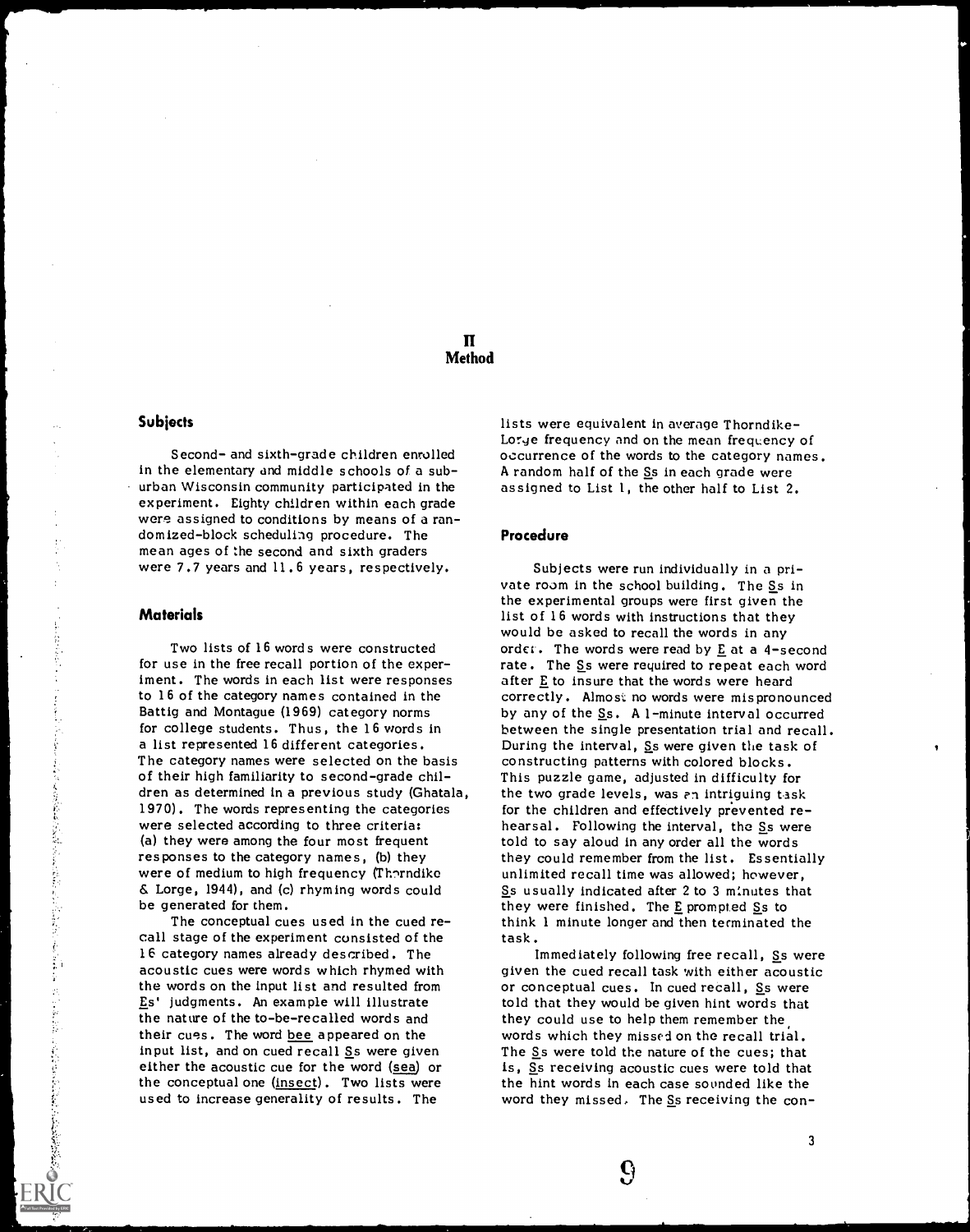ceptual cues were told that the missed word was an example of the hint word. For practice in using the cues, the E pointed out the relationship between the first three words actually recalled and their appropriate cues. This procedure required that one sixth-grade  $S$  in the conceptual cue condition and two second-grade Ss (one from each of the two cue conditions) be dropped from the experiment because they failed to recall at least three words in free recall. Following the practice trial,  $S<sub>S</sub>$  were given the cue for each word they failed to recall earlier. The Ss were required to pronounce the cue word after  $E$  and then were given 40 seconds to respond. The children were cautioned not to guess at first but to try to think of a word which was on the list. If after 30 seconds  $S$  had not responded,  $E$  told him to guess any word.

In order to establish chance baselines against which to measure the effectiveness of each type of cue, a yoked-control procedure was employed. Each experimental  $S$  was ran-<br>domly paired with a control  $S$  who did not receive the input list. Instead, the control S was given the words recalled by the exper-

4

imental S during free recall and the appropriate set of cue words. The control Ss were instructed as to the relationship between the cue words and the recalled words and were told that even thouah they had never seen the input list, they were to use the cue words to try to guess the words the experimental  $S$  had forgotten. After this initial explanation of the task, the procedure employed in cued "recall" with the control Ss paralleled that for the experimental Ss.

#### Design

The experimental groups (those groups which received the input list) formed a  $2 \times 2$ x 2 factorial design with Grade (second or sixth), Cue Type (acoustic or conceptual), and List (List 1 or List 2) as the factors. Ten  $S$ s were assigned to each of the eight groups. Associated with each of the experimental groups was a control group which differed only in the absence of the input list. The ten Ss in each control group were yoked with the Ss in the corresponding experimental group as described earlier.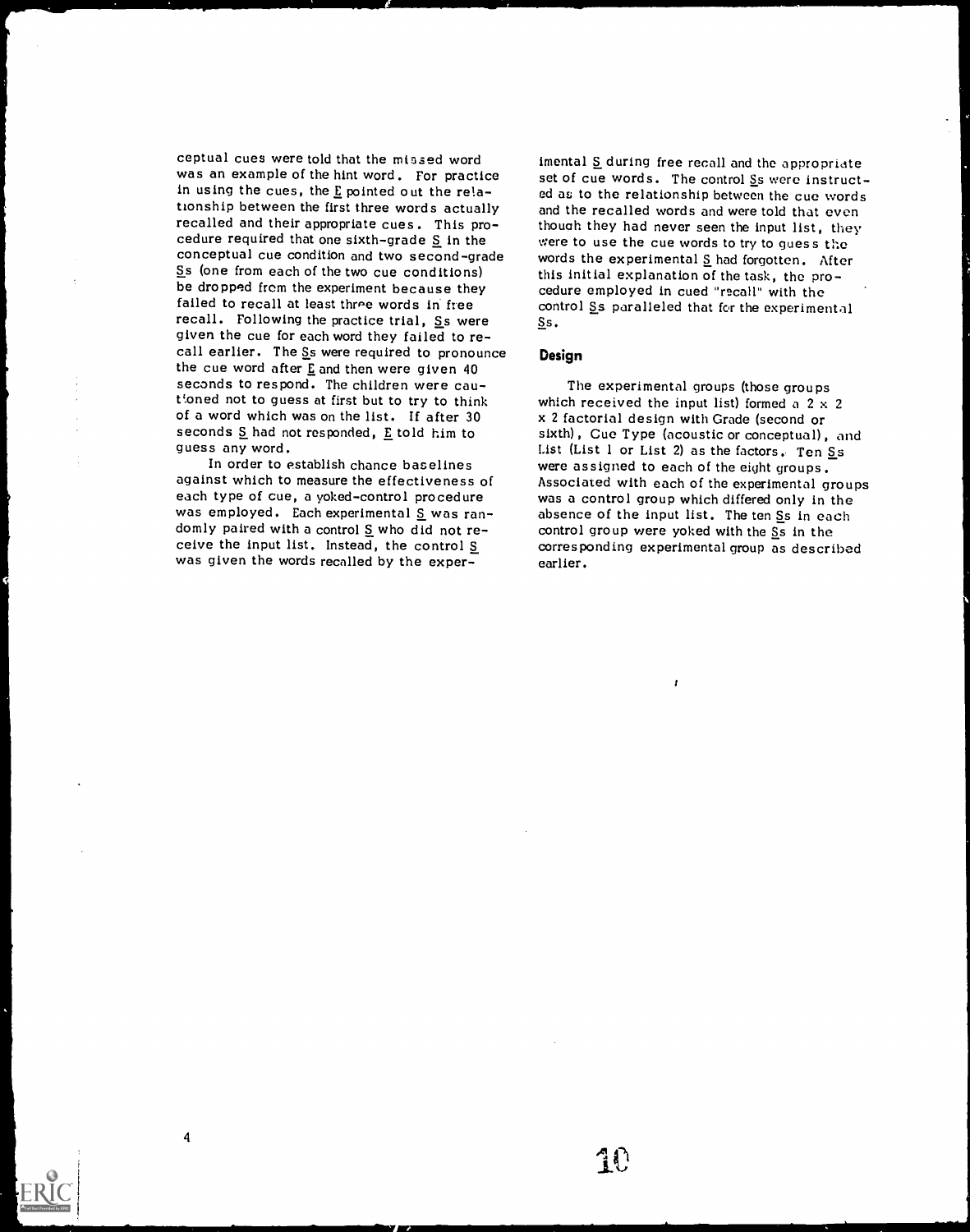### III Results

#### Free Recall

An analysis of variance of the number correct in free recall for the experimental Ss showed only the Grade effect to be significant  $(i = 19.04; \underline{df} = 1, 72; \underline{p} < .001)$ . The mean words recalled by sixth-grade Ss was 6.32, and that for second-grade Ss was 4.80. Recall did not differ for the two lists nor for the different cue conditions. In this and all subsequent analyses the probability of Type I error was set at .05.

#### Cued Recall

Words given to the appropriate cue and not previously produced in free recall were counted as correct. It should be noted that there were almost no instances of a word from was not significant  $(E < 1)$ . the input list being given to an inappropriate cue.

In order to control for differences in free recall scores which in turn reflect differing numbers of opportunities for correct responding during cued recall, a proportion was computed for each  $S$  by taking the ratio of number correct in cued recall to the number of possible responses  $(i.e., the number of unre-called items in free recall). For each cycle  $$$ control  $S$ , the denominator of this ratio was determined by the free recall score of the corresponding experimental S.1

<sup>1</sup> Inspection of results showed that the same results were obtained by analysis of the ratio of cued responses to number possible as by analysis of cued responses after covariance of number possible and/or log cued responses with covariance of log possible. The ratio variate was reported since it is meaningful and straightforward.

The left-hand side of Table 1 contains the mean proportion of correct responses in cued recall for experimental and control Ss as a function of grade and cue type. The scores are summed over lists since this was not a significant source of variation in any of the analyses to be reported. As can be seen in Table 1, for experimental Ss (those receiving the input list) the proportion of correct responses in cued recall was higher for conceptual cues than for acoustic cues at both grade levels, and performance of sixthgrade Ss was better than second-grade Ss with both types of cues. An analysis of variance performed on the ratio scores of the experimental Ss revealed significant effects of Grade  $($ <u>F</u> = 19.61; <u>df</u> = 1,72; <u>p</u> < .001) and Cue Type  $(\underline{F} = 5.38; \underline{df} = 1.72; \underline{p} < .02)$ . The predicted interaction of Grade and Cue Type

The mean absolute numbers of correct responses during cued recall for the four experimental conditions were: 3.85 for secondgrade Ss with conceptual cues, 3.10 for secondgrade Ss with acoustic cues, 5.20 for sixthgrade Ss with conceptual cues, and 4.10 for sixth-grade Ss with acoustic cues. Thus, cuing at the time of recall resulted in retrieval of substantial numbers of words previously unavailable in free recall.

A separate analysis of variance of the ratio scores for the control groups produced no significant effects, indicating that the chances of generating correct responses by guessing during cued recall did not vary with grade or cue type. The mean absolute numbers of correct responses for the control groups corresponding to the four experimental conditions were: 1.85 for second-grade Ss with conceptual cues, 2.85 for second-grade Ss with acoustic cues, 1.85 for sixth-grade Ss with conceptual cues, and  $1.90$  for sixth-grade Ss with acoustic cues. These means represent the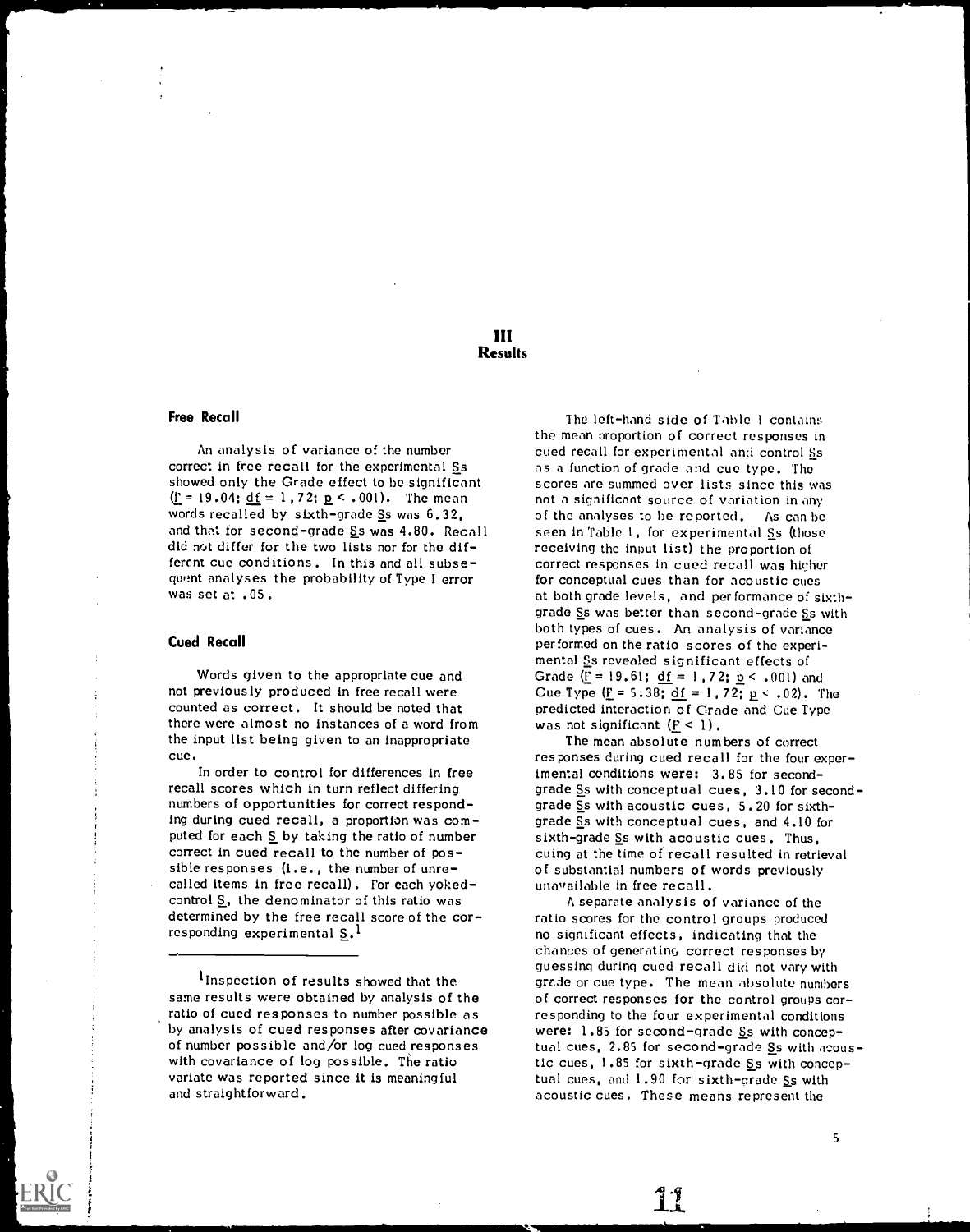|         | Group      |              |         |                  |
|---------|------------|--------------|---------|------------------|
|         | Cue Type   | Experimental | Control | Difference (E-C) |
| Grade 2 | Conceptual | .357         | .177    | .180             |
| Grade 2 | Acoustic   | .270         | .206    | .064             |
| Grade 6 | Conceptual | .516         | .187    | .329             |
| Grade 6 | Acoustic   | .434         | .199    | .235             |

| Table l                                                            |  |
|--------------------------------------------------------------------|--|
| Mean Proportion of Correct Responses in Cued Recall as a           |  |
| Function of Grade and Cue Type for Experimental and Control Groups |  |

number of correct responses which might be expected from experimental Ss if they were simply generating words based on their knowsimply generating words based on their know-hold and analysis and all altiple studentized maximum modulus ledge of the relationship between the cues and the final test (Miller, 1966) was performed following the to-be-remembered words.

In every condition the proportion of correct responses in cued recall was lower for the control than for the experimental groups. In order to test for significant differences between experimental and control groups the following procedure was carried out. Difference scores were computed by subtracting the proportion of correct responses attained by each control  $S$  from that attained by the appropriate experimental  $S$ . Averaging across Ss and lists produced the mean difference scores shown in the right-hand column of Table 1. An analysis of variance of the difference scores showed that the overall mean difference between experimental and control groups was<br>significantly different from zero  $(E = 90.58)$ ;  $\underline{df} = 1,72; \underline{p} < .001$ , reflecting the higher proportion of correct responses for the experimental  $S$ s than for the control  $S$ s. Also, the extent of the difference depended upon Grade

6

( $\underline{F} = 14.17$ ;  $\underline{df} = 1.72$ ;  $\underline{p} < .004$ ) and Cue<br>Type ( $\underline{F} = 6.11$ ;  $\underline{df} = 1.72$ ;  $\underline{p} < .02$ ).

test (Miller, 1966) was performed following the analysis of variance of the difference scores. This test involves a stepwise approach similar to Newman-Keuls except it does not compare means to each other, but determines which, if any, of a set of means can be considered to be non-zero. The number of means in this case is four, and the mean difference scores in the four Cue by Grade conditions are as shown in Table 1. The analysis indicated that three of the four mean difference scores were significantly different from zero; only the mean difference score for the secondgrade, acoustic-cue condition could not be declared non-zero. That is to say, sixthgrade Ss performed significantly better than chance with both conceptual and acoustic cues. On the other hand, while second-grade Ss performed significantly better than chance with conceptual cues, acoustic cues at this grade level produced no better performance than that produced by mere guessing.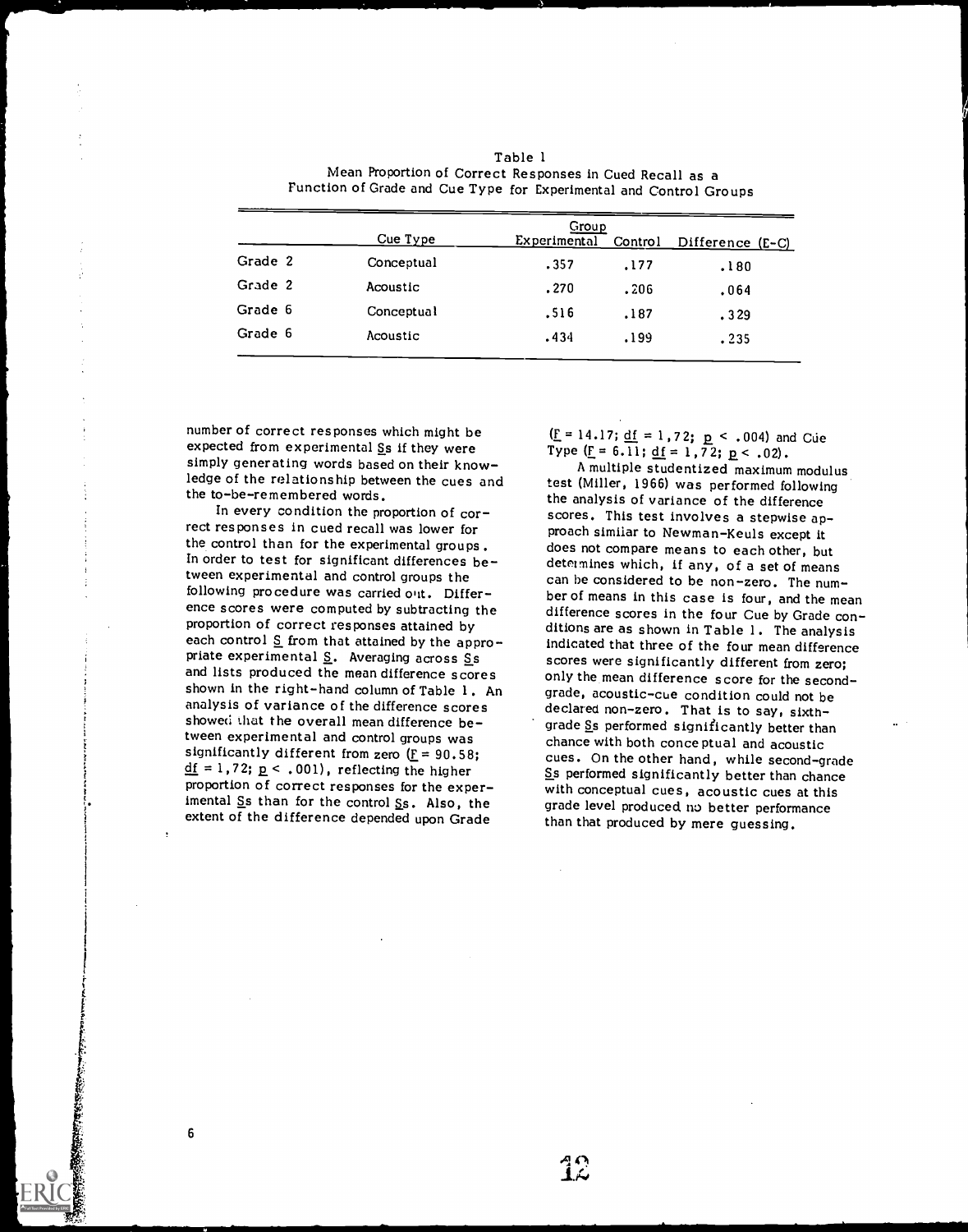### IV **Discussion**

The prediction of an interaction between Cue Type and Grade was not supported in the present experiment. As predicted, sixth-grade Ss performed better with conceptual than with acoustic cues. However, conceptual cues were equally better than acoustic cues for second-grade Ss. In fact, at the second-grade level acoustic cues at recall produced little better than chance performance.

Considering first the results for the sixth graders, it may be argued that both conceptual and acoustic attributes (as well as other attributes) of the words may be encoded at the time of learning and hence both attributes can serve as effective cues at the time of recall. On the children. Even though the nature of the cued basis of research cited earlier, it may be further argued that conceptual cues are more effective than acoustic cues because conceptual or semantic encoding is the preferred or dominant mode of encoding at this age level. That is, the encoding pattern of the words should be more likely to include a conceptual component (1.e., the concept name) than an acoustic component, or at least the conceptual attri- bute is in some sense stronger than the acoustic attribute for older Ss. Thus, presentation of a conceptual cue would be more likely to produce the target word than presentation of an acoustic cue.

As compared to older  $S_s$ , both the conceptual and acoustic cues are less effective with second-grade Ss: In the case of conceptual cues, this is in accordance with the prediction based on the notion that conceptual and other semantic encoding responses are relatively weaker and more unstable in younger than in older children (Bach & Underwood, 1970; Underwood, 1969). Yet the concept name was part of the memory for a sufficient number of to-be-recalled words to produce a significant effect of conceptual cues at the second-grade level.

It was expected that acoustic cues would

be better than or at least comparable to the conceptual cues for.the second graders because for younger Ss the encoding patterns of many of the words should lack a conceptual component, or at least this attribute should be weaker and less stable than other attributes such as the acoustic. This appeared to be a reasonable hypothesis in view of conclusions drawn from recent recognition memory experiments (Bach & Underwood, 1970; Ghatala, 1970).

At least one hypothesis may be offered at this point for the failure of acoustic cues to be effective aids in recall for second-grade recall task and the relationship of the cues to the to-be-remembered words were carefully explained to  $S<sub>S</sub>$  in all conditions, the secondgrade Ss with acoustic cues did not appear to really understand the task. Often these Ss would respond immediately upon, hearing the cue word and would produce nonwords which rhymed with the cues. Two  $S$ s in this condition had to be dropped from the experiment because they consistently produced nonword responses in spite of  $\underline{E}$ 's instructions that they were to try to remember the words from the input list. <sup>2</sup> While other  $\underline{S}$ s in this condition did not produce nonword rhyming responses, they had to be constantly reminded by  $E$  not to guess immediately and wildly, but to try to use the cue word to help them remember a word on the input list. In contrast, second-

13

 $^{2}$ The mean recall score of the Ss who were dropped for not understanding the acoustic cue instructions was 4.0, which is comparable to the overall mean free recall (4.8) of secondgrade S<sub>s</sub> retained in the experiment. It is doubtful that reglacement of these two Ss biased the results for the acoustic cue condition.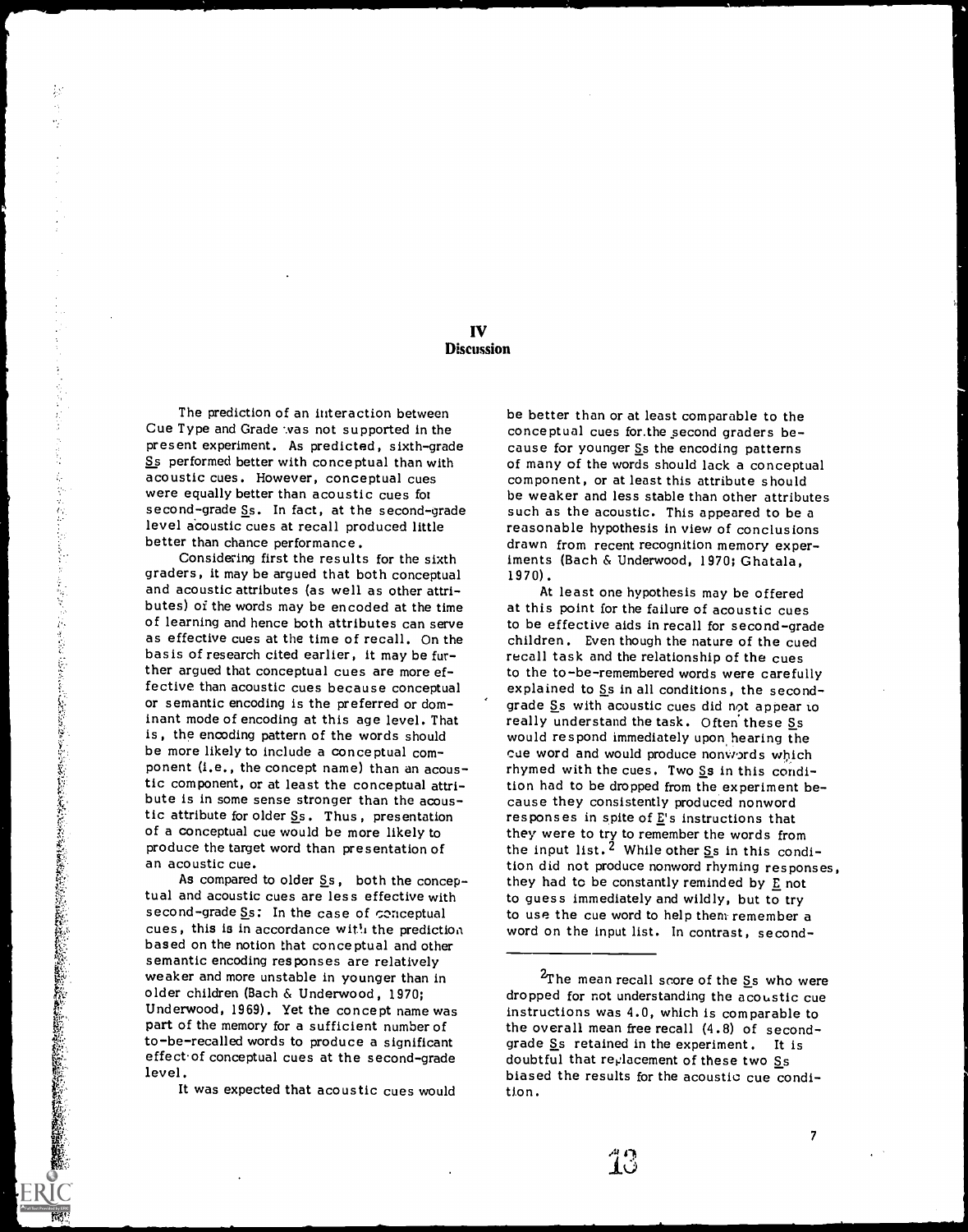grade Ss with conceptual cues and sixth graders with either type of cue did not engage in this indiscriminate guessing behavior. It may be that the acoustic cuing task simply confused the younger  $S$ s. The suggestion here is that if one is interested in exploring the encoding habits of children as a function of age, the cued recall task is probably not the best tool, at least at the lower grade levels.

On the other hand, it has been demonstrated that retrieval cues at least of the type utilized in the present experiment, can be effective aids to memory with school-aged children, and this is an interesting result in its own right. The average number of new words added in the second grade (excluding

8

the acoustic-cue condition) was 3.85 which is roughly 35% of the material not recalled in free recall. In the sixth grade (averaging across both cue types) 4.65 new words were added, which is roughly 50% of the material not previously recalled. Providing cues which are conceptually related to the material works better with older children but also aids recall of younger. children.

The interest in this study was in the effectiveness of different types of retrieval cues given the natural encoding habits of children. It may be the case that greater effects of cuing would be obtained if Ss were induced to encode words in terms of the cues during learning by introducing the cues on the learning trial.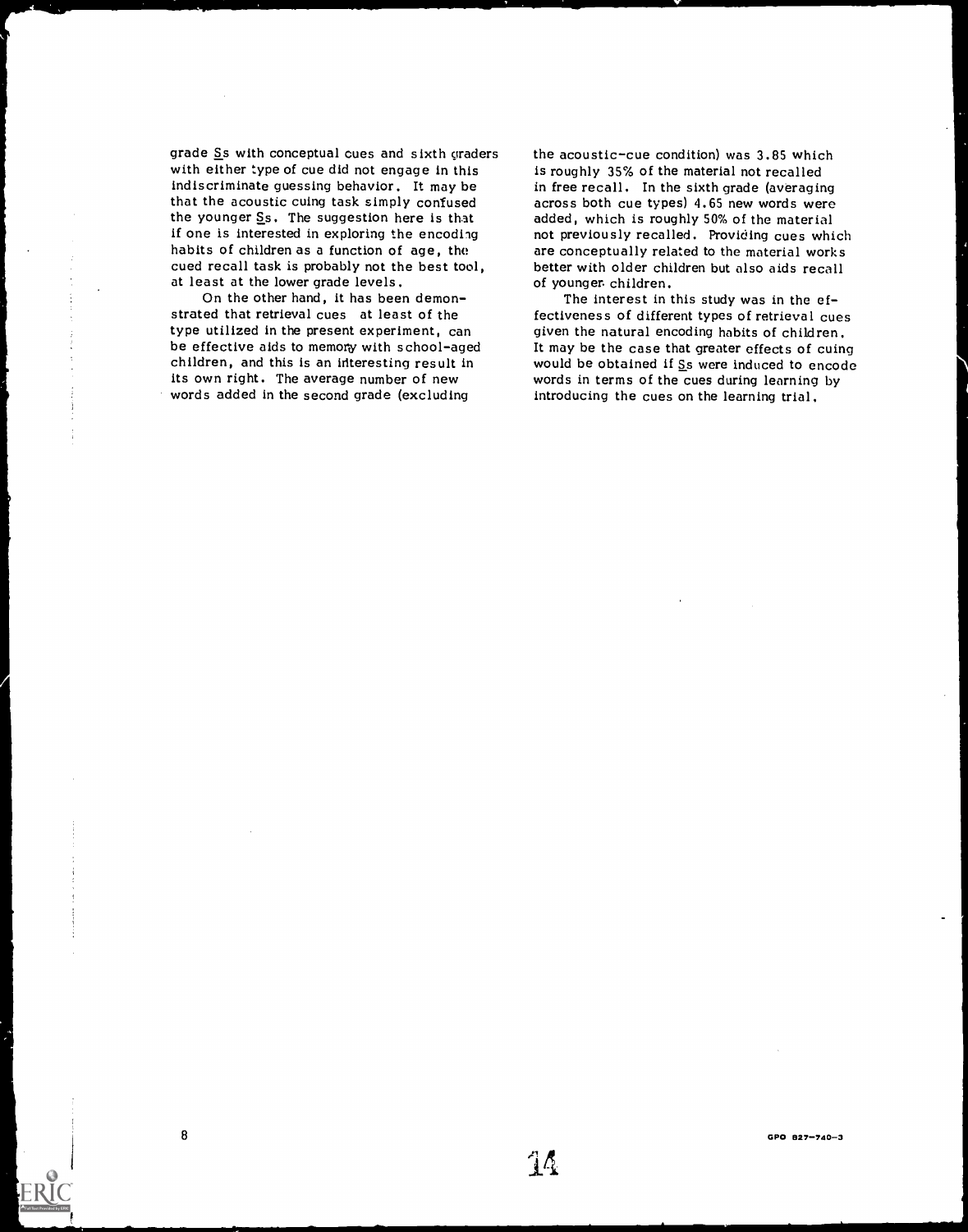## References

- Bach, M. J., & Underwood, B. J. Developmental changes in memory attributes. Jour- nal of Educational Psychology, )970, 61,  $292 - 236.$
- Battig, W. F., & Mo.tague, W. E. Category norms for verbal items in 56 categories: A replication and extension of the Connecticut category norms. Journal of Experimental Psychology Monograph, 1969, 80, No. 3, Part 2.
- Bilodeau, E. A., & Blick, K. A. Courses of misrecall over long-term retention intervals as related to strength of preexperimental habits of word association. Psychological<br>Reports, 1965, 16 (Monogr. Suppl. 6).
- Ghatala, E. S. Encoding verbal units in memory: Changes in memory attributes as a function of age, instructions, and retention interval. Wisconsin Research and Development Center for Cognitive Learning, Tech-

nical Report No. 134, 1970.

- Miller, R. G. Jr. Simultaneous Statistical Inference. New York: McGraw-Hill, 1966.
- Thomson, D. M., & Tulving, E. Associative encoding and retrieval: Weak and strong cues. journal of Experimental Psychology, 1970, 86, 255-262.
- Thorndike, E. L., & Lorge, I. The Teacher's Word Book of 30,000 Words. New York: Bureau of Publications, Teachers College, 1944.
- Tulving, E., & Osier, S. Effectiveness of 'retrieval cues in memory for words. Journal of Experimental Psychology, 1968, 77, 593-601.
- Underwood, B. J. Attributes of memory. Psychological Review, 1969, 76, 559-573.
- Wood, G. Category names as cues for the recall of category instances. Psychonomic<br>Science, 1967, 9, 323-324.

15